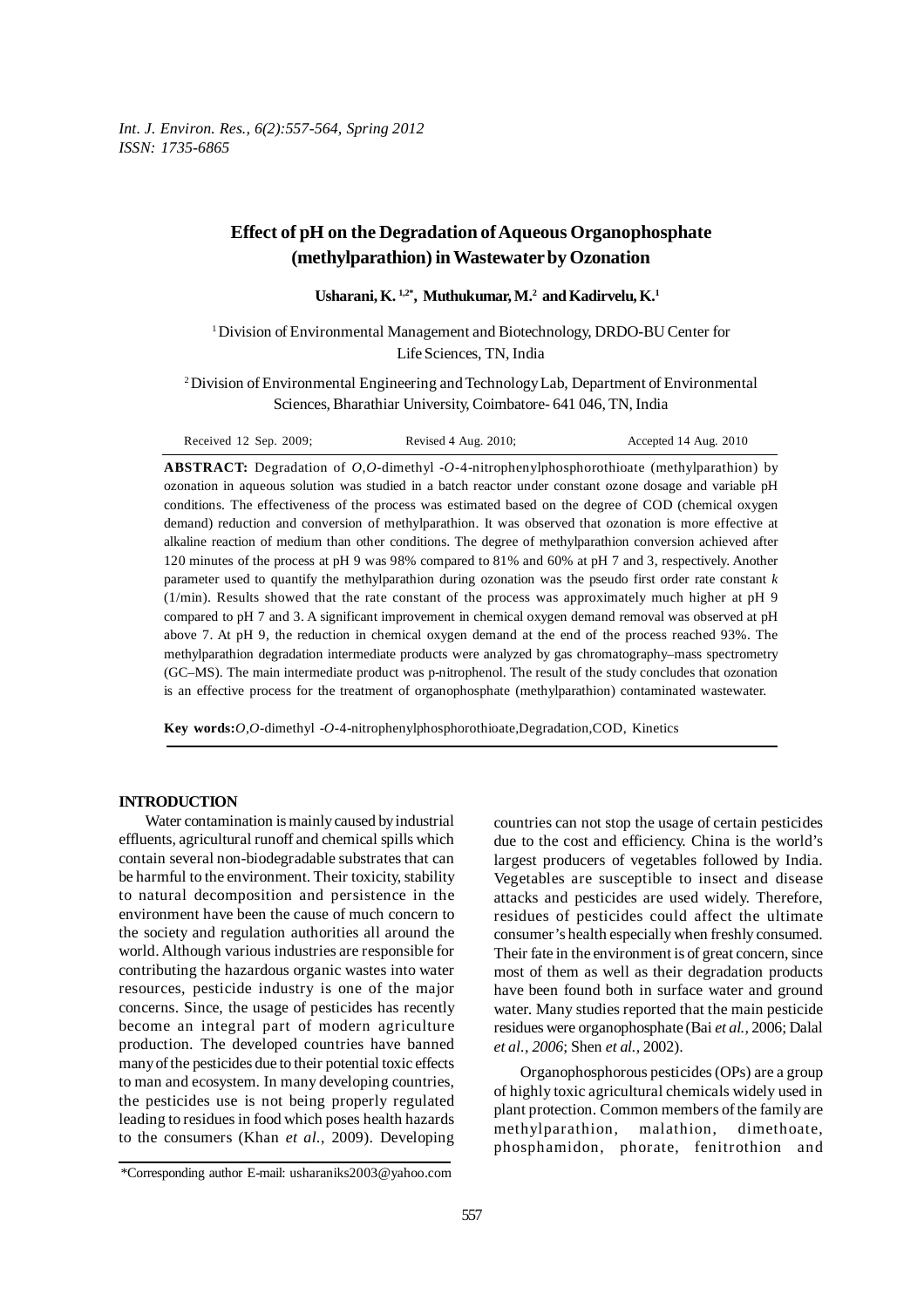monocrotophos. Among the organophosphate insecticides, methylparathion (MP) was found to be a widely used insecticide in India. Since these pesticides pose a high threat for aquatic systems, it is of great importance to find the effective method for their removal from different sources (Chiron *et al*., 2000). The drinking water directive (Council directive 98/ 83/ EC) sets an allowed contaminant level of 0.1 mg/L for a single pesticide and 0.5 mg/L for the total sum of pesticides. Many studies dealing with the removal of OP pesticides from water have been reported (Laplanche, 1984; Ku *et al*., 1998; Ku and Lin, 2002), relatively few works have reported on the removal of high concentration of pesticides from water.

Among various methods, Ozonation is of significance because of its high oxidation potential, without leaving oxidant residues. Ozone  $(O_3)$  has been found to be an effective oxidizing agent for the removal of many organic pollutants from water (Benitez, 2003). Ozonation is very effective in treating wastewaters containing phenolic compounds (Wu *et al*., 2000). Ozone is an attractive and increasingly important method for the degradation of organic pollutants in aqueous solution (Huang *et al*., 2005). Ozonation treatment, both in indirect and direct reaction modes, has been proved effective in degrading of recalcitrant organic contaminants. Ozone is widely used for water and wastewater treatment for decontamination purposes, as well as for the oxidation of common pollutants including pesticides (Ku, and Lin., 2002, Von Gunten, 2007). Ozone can effectively degrade some selected pesticides (including triazine, phosphorus ester, phenylurea herbicides, phenoxycarboxylic acids and miscellaneous pesticides) when its dosage is more than the required disinfection level (Meijers *et al*., 1995; Poche and Prados, 1995). This study aims to investigate the ozonation of methylparathion in aqueous solutions at different pH. A part of work is focused on the kinetic analysis of the data collected during ozonation experiments performed in a batch reactor.

## **MATERIALS & METHODS**

Methylparathion (analytical grade, 98.5 % pure) was obtained from Merck India Ltd., and commercial grade methylparathion (Devithion™ 50% EC) was purchased from Devidayal Agro Chemicals (Mumbai, India). Solvents (HPLC grade) such as dichloromethane, diethylether, n-hexane, methanol and other chemicals (analytical grade) were purchased from Merck India Ltd (Mumbai, India).The organophosphate contaminated synthetic wastewater (0.1%) was prepared using commercial methylparathion (Devithion<sup>TM</sup> 50% EC). A stock solution of pure methylparathion (98.5%) was prepared by dissolving 1g of this reference material was dissolved in 50ml ethanol and make up to 1000ml with distilled water.

The experimental set-up consisted of an oxygen concentrator (Sim  $O_2$  plus, Italy), ozone generator (Ozonetek Ltd., India) and ozone diffuser with reactor column. Ozone was generated by flowing the oxygen (99.7%) into the ozone generator. A controlled flow rate of 0.5L/min of oxygen was used to produce 4g/h of ozone. Ozone-Oxygen mixture was introduced into the pesticide contaminated synthetic wastewater in the ozonation chamber. The ozonation chamber (reactor) consists of 820mm glass column with 30mm inner diameter having a capacity to hold 1000 ml of effluent. It was provided with a sample port at various points, an ozone gas inlet at the bottom with a ceramic diffuser over the inlet port to diffuse the ozone/oxygen gas mixture through the column and a closed top with a collection port to collect the off-gas for analysis. A teflon tube was used for connecting the ozone outlet port from the ozone generator to the ozone reaction chamber. The volume of sample taken for each experiment was 500 ml. Initial ozone concentration of  $4gh<sup>-1</sup>$  was maintained for all the experiments and it was carried out at room temperature. The experiments were conducted by varying the pH to 3, 7 and 9 using hydrochloric acid (1N) and sodium hydroxide (1N). For each experiment, wastewater samples were collected before and after ozonation and anlaysed for the efficiency of COD removal and methylparathion degradation.

In order to study the effect of variables such as pH, time on chemical oxygen demand (COD) reduction and methylparathion degradation during ozonation, the pH was varied from 3 to 9 and ozonated for a period of 120min. The COD was estimated as per the standard procedure (APHA, 1998). The change in pH of the ozone treated wastewater was monitored using pH meter (ELICO - L1127, India). All experiments were performed in triplicates.

After ozonation the samples were transferred to 250ml separating funnel and extracted with equal ratio of diethylether and n-hexane (1:1) by liquid-liquid extraction method. The organic phase were combined and evaporated with a rotary evaporator to about 5ml, then purged to dryness with high purity Nitrogen. The residue was reconstituted in 1.0 ml methanol and analysed using gas chromatography–mass spectrometry (GC–MS). Intermediate analysis was carried out on GC–MS (Perkin Elmer-Clarus 600, Germany) equipped with a MS capillary column (60 x 250µm). Helium was used as the carrier gas at a constant flow rate of 1 ml min-1. The MS transfer temperature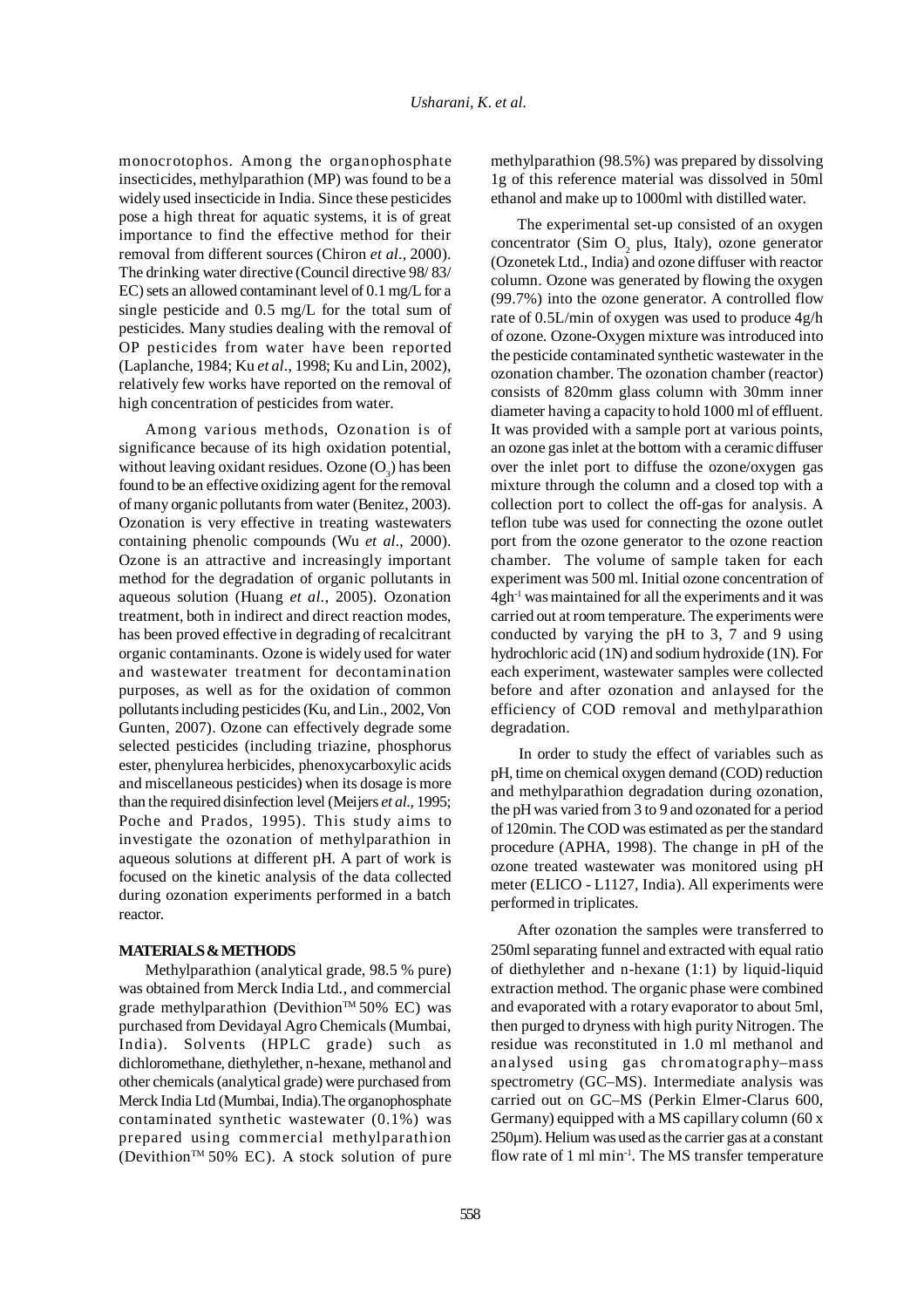and the ion source temperature was 200°C. The oven temperature program was set as the following: Initial temperature 50°C, hold for 0 min, ramped to 260 °C at 10 °C min-1 and hold for 3 min. The scan mode was chosen and the range of *m*/*z* was from 50 to 450 Da. Split injections (20:1) was used and the MS data acquisition was set at 3 min post injection after the elution of the solvent peak**.** The injection volume was 5µl. For these operating conditions, the retention time for standard methylparathion was 18.5 min. The ozonated samples after 60 min were analysed for intermediates.

## **RESULTS & DISCUSSION**

The characteristics of the methylparathion contaminated synthetic wastewater are shown in Table 1. It was reported that the pesticide pollution due to wastewater released from formulating or manufacturing pesticide industry were up to 1000 mg/L (Chiron, 1997). Therefore in the present study, synthetic wastewater containing methylparathion with maximum concentration of 1000 mg/L was used. The influence of pH on the effectiveness of MP degradation by ozonation experiments were carried out at pH 3, 7 and 9. The results are shown in shown in Fig. 1. The degradation rate increased as the pH increased from 3 to 9.At pH 3, free radical formation is very low; therefore, radical reactions are expected to be negligible, whereas direct molecular ozonolysis should be highly predominant. The oxidation of aromatic rings, therefore, seems to be provided by ozonolysis of double bonds. Only 60 % of MP and 67% of COD was removed after 120 min of ozonation. In general, ozone molecule itself was one of the main reactive species under acidic conditions, so the degradation of MP exhibited low efficiency (Kasprzyk-Hordern *et al*., 2003). At pH 7, ozonolysis and OH- radical reactions are expected to be equally important. Although the total initial concentration of the MP was similar to those of at pH 3, the degradation was (62 % at 90 min), increased by 81 % of MP degradation and 83% of COD reduction. At pH 9, the formation of °OH radicals is fast. Ozonolysis is expected to be negligible because of fast ozone usage for radical formation. Fig.1 shows that the degradation of MP was 63 % up to 60 min of ozonation and reached 97.8% and COD reduction of 93% after 120 min.

Fig. 1 also shows the disappearance of MP at various initial pH levels during the ozonation. As shown, the rates of disappearance of MP were more or less similar, both at neutral and basic conditions. Chu *et al.,* (2003), reported that the hydroxyl radicals may be the important active species in ozonation of 2,4- Dicholrophenoxyaceticacid. As the solution became

more basic, the rate of  $O_3$  decomposition to secondary oxidants, such as hydroxyl radicals, increased. The degradation rate of organic compounds by ozonation increases at alkaline condition through the contributions of hydroxyl radicals (Rivas *et al.,*2001; Chu *et al.,* 2003; Beltran *et al.,* 2005; Ye *et al*., 2009). The obtained results indicate that the process effectiveness increases significantly at pH above 7, which is a result of an enhanced Ozone decomposition and the shift towards radical type reaction at pH greater than 7.

For an ionizable organic compound, the reaction rate of  $O_3$  is typically faster with the charged anion form than with the conjugate acid (Hong and Zeng, 2002); however, the expected increases in reaction rate according to abundantly of nitrophenol resulted at higher pH, were observed at pH 9. Most of the reported experimental results indicates the decomposition rate of various organic compounds by ozonation increases with increasing pH due to species distribution of dissolved ozone (in the form of ozone molecules or hydroxyl free radicals) and organic compound (in the form of molecules or ions) in aqueous solution (Ku *et al*., 1998; Beltran *et al*, 1994; Assalin *et al*., 2004). Many organic phosphate pesticides are reported to be dissociative in aqueous solution, the species distribution of these compounds is highly dependent on its dissociation constant and solution pH condition (Ku *et al*., 1998; Beltran *et al*, 1994).

The reaction of ozone with a solute M may be described by the following reaction scheme:  $M + O_3$ Moxid

In practice, it is usually assumed that the ozone reaction is first order with respect to ozone and solute M concentration, thus the rate law can be formulated as:

## $d[M]$  /  $dt = kM$  [O<sub>3</sub>] [M]

Where, *kM* is the rate constant for the degradation of solute M by  $O_3$ . Chu and Wong (2003) has confirmed that the ozone concentration can be considered constant, the degradation of organic compound is first order with respect to its concentration. Thus, the degradation of MP was found to follow a pseudofirstorder reaction (Fig. 2). It is well known that the oxidizing ability of ozone comes from either molecular ozone or hydroxyl free radicals (Beltran *et al*., 1998). Eq. 1, therefore, can theoretically interpret the decay rate of MP:

$$
d[MP] = kO3 [MP] [O3] + kOH [MP] [OHo] \tEq. (1)
$$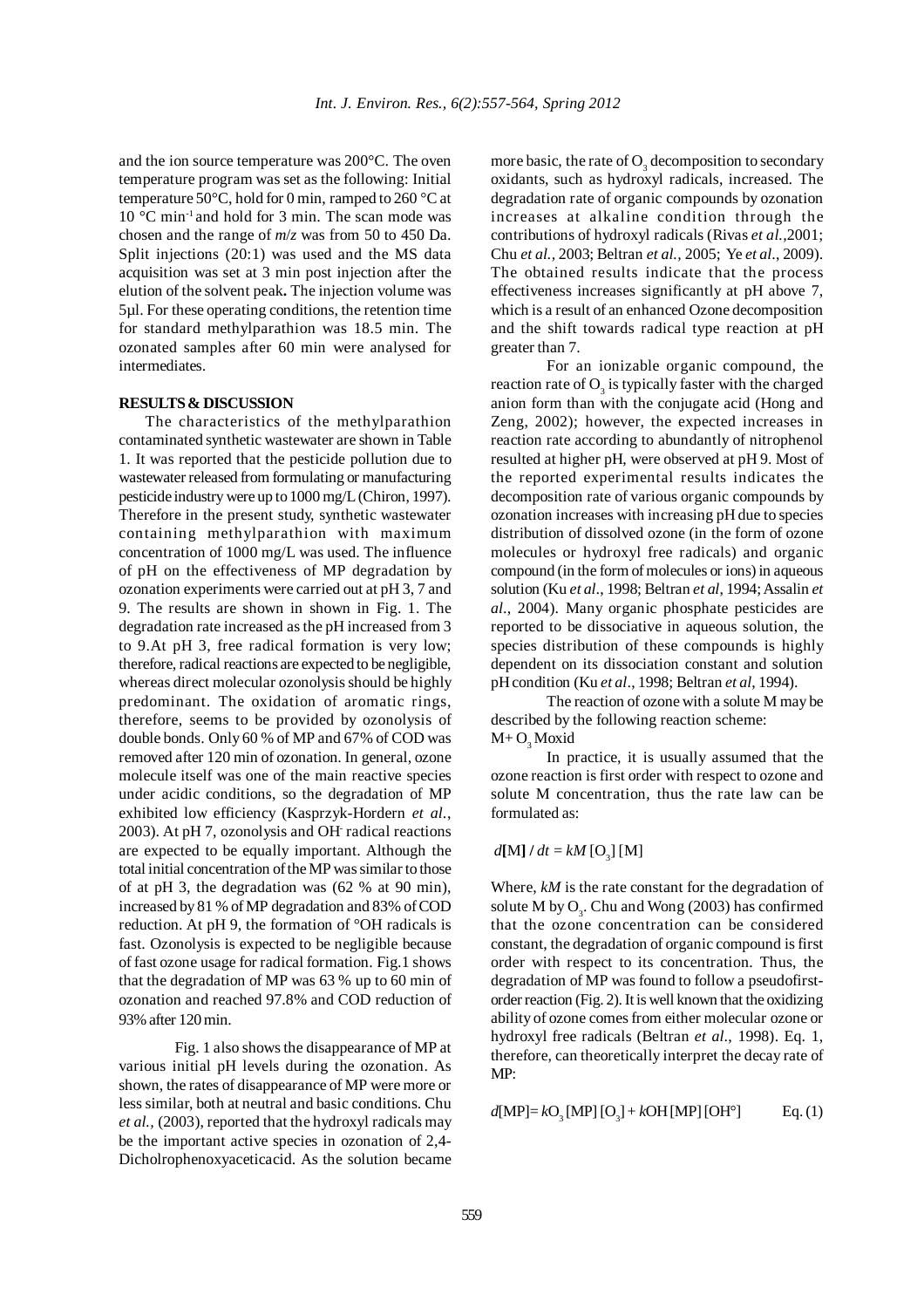

**Fig.1. Effect of initial pH on the (a,b) COD reduction and (c,d) methylparathion degradation by ozonation. Initial methylparathion C0 -1000 mg/L; COD0 2400 mg/L; ozone dosage- 4g/h**

| <b>Parameters</b>        | Range          | Mean | <b>Standard</b><br>deviation<br>(SD) |  |
|--------------------------|----------------|------|--------------------------------------|--|
| Colour                   | Yellow - Brown |      |                                      |  |
| pH                       | $6.8 - 7.2$    | 7    | 0.282                                |  |
| $COD$ (mg/L)             | 2380-2420      | 2400 | 28.28                                |  |
| Methylparathion $(mg/L)$ | $985 - 1,015$  | 1000 | 21.213                               |  |

**Table 1. Characteristics of methylparathion contaminated synthetic wastewater**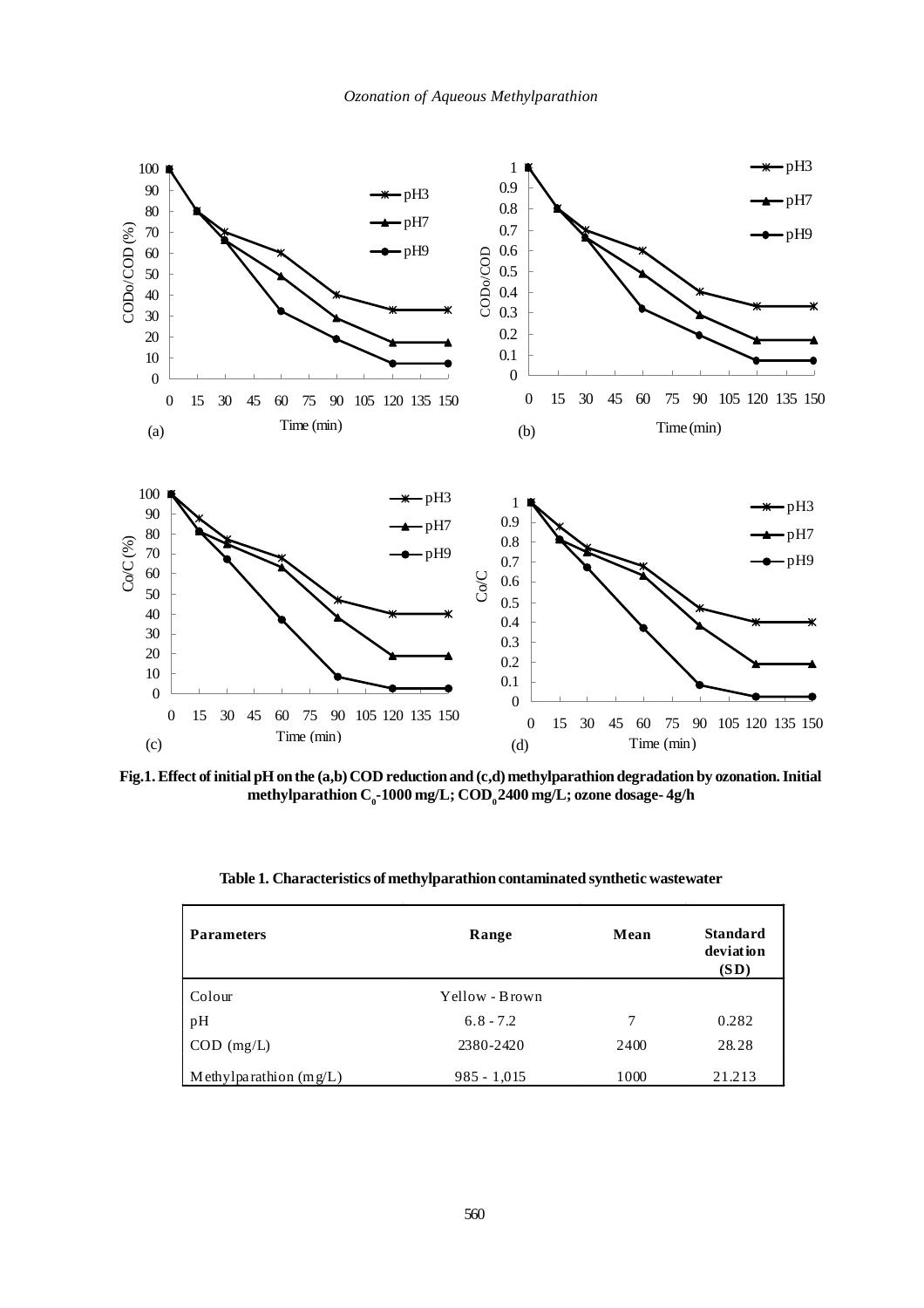

**Fig. 2. Rate of (a,b) COD reduction and (c,d) methylparathion degradation by Ozonation from the initial concentration (C0) of 1000 mgL-1; COD0 2400 mgL-1; ozone dosage- 4gh-1**

Where, [MP] is the concentration of MP in the solution,  $[O_3]$  and  $[OH^{\circ}]$  are the concentrations of ozone and hydroxyl radicals,  $k_o$  and  $k_{OH}$  are the corresponding rate constants. Since the ozone supply in studied system was presumably in excess, a pseudo steady state condition can be assumed, that is the concentration of ozone and hydroxyl free radicals were close to constant. Eq. 1, therefore, can be rearranged as the following pseudo- first-order equation:

Where, *k* is the overall pseudo-first–order rate constant:

Eq. (2)

$$
d[MP] = (k_{03} [O_3] + k_{OH} [HO^{\circ}]) [MP] = -k [MP]
$$

The degradation rates were shown to be pH dependent (Fig. 2). The decay rate increased with each increment of pH. It was well known that the self decomposition of ozone would be faster at a higher pH. As shown in Fig. 2. the methylparathion degradation and COD reduction kinetics obtained during ozonation fitted a pseudo-first-order curve. Pseudo-first-order rate constants at various pH values are given in Table 2. The rate constants for methylparathion degradation were 0.017, 0.027 and 0.028 per min when pH values were 3.0, 7.0 and 9.0 respectively. The degradation rate increased as the pH increased from 3.0 to 9.0. The rate constants for COD reduction were 0.022, 0.033 and 0.047 per min when pH values were 3.0, 7.0 and 9.0 respectively. The COD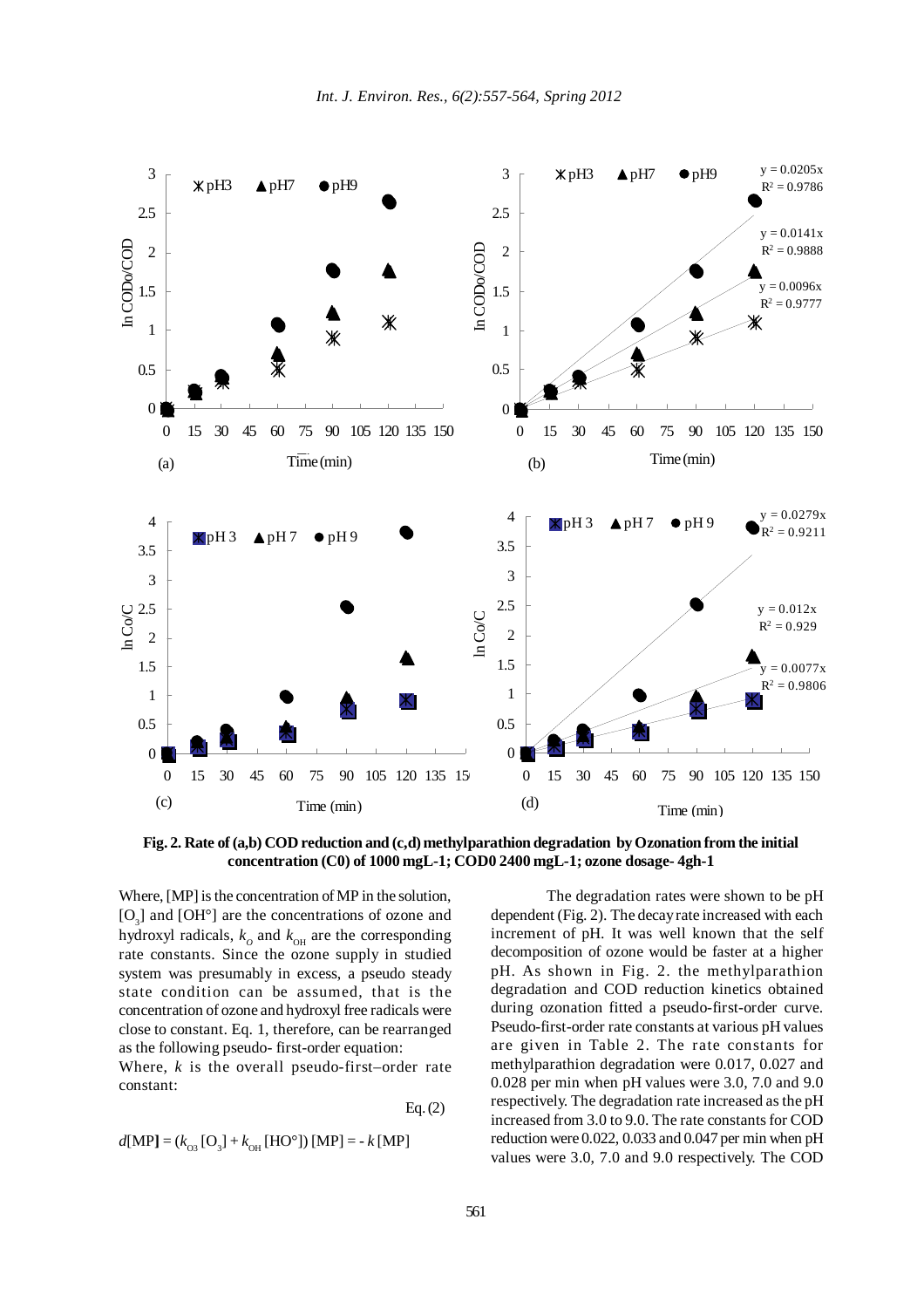reduction rate increased as the pH increased from 3.0 to 9.0. In addition, the relatively high values of  $\mathbb{R}^2$ confirm the applicability of this pseudo-first-order model to the methylparathion oxidation process by the ozonation.

From the result of GC-MS analysis, the retention time of methylparathion was observed to be 18.5min for standard and 18.53 for ozone treated wastewater. The compounds with their respective retention times of 14.61 and 18.5 min were identified by library search and by comparison with the authentic standards as p-nitrophenol and the parent MP, respectively. The fragment ions with m/z 263, 125, 109, 93, 79, 63 in the MS spectrum are all characteristic fragment ions of methylparathion  $(C_8H_{10}O_5NSP - 263$ MW) (Table. 3). For the parent MP, the fragment ion at *m*/*z* 125 is formed by the loss of *p*-nitrophenol from the

molecular ion of *m*/*z* 263. Fragment ion at *m*/*z* 109 is formed by the loss of NO from the nitrobenzene group. Further fragmentation with the loss of an oxygen atom gives  $[C_6H_5O]+$  at  $m/z$  93. In the thiophosphoric moiety, the loss of a methyl and a methoxyl group produced the ion of *m*/*z* 79, followed by the loss of another oxygen atom to give the *m*/*z* 63 ion. Phenol,4-nitro (RT-14.61) and 3-methyl-2-(2-oxopropyl) furan (RT-17.42) were identified as ozonation intermediates of methyl parathion. The fragment ions with m/z 139, 109, 93, 81, 65 in the MS spectrum are all characteristic fragment ions of 4-nitrophenol ( $C_6H_5O_3N$ - 139 MW). The fragment ions with m/z 123, 109, 81, 69, 55 in the MS spectrum are all characteristic fragment ions of 3 methyl-2-(2-oxopropyl) furan  $(C_8H_{10}O_2$ - 138 MW) (Table 3).

**Table 2. Pseudo-first-order rate constants for the degradation of methylparathion and COD reduction by ozonation process**

| <b>T</b> emperature<br>$({}^{\circ}{\rm C})$ | <b>O</b> zone<br>dosage<br>(g/h) | <b>Initial MP</b><br>concentration<br>(g/L) | $\mathbf{p}$ H | Pseudo first<br>order $k_{MP}$<br>$(1/\text{min})$ | MP<br>${\bf R}^2$ | Pseudo<br>first order<br>$k_{\rm COD}$<br>$(1/\min)$ | <b>COD</b><br>$R^2$ |
|----------------------------------------------|----------------------------------|---------------------------------------------|----------------|----------------------------------------------------|-------------------|------------------------------------------------------|---------------------|
| RT                                           | 4                                |                                             | 3              | 0.01773                                            | 0.9806            | 0.02211                                              | 0.9777              |
| RT                                           | 4                                |                                             | 7              | 0.02764                                            | 0.9290            | 0.03247                                              | 0.9888              |
| RT                                           | 4                                |                                             | 9              | 0.02800                                            | 0.9211            | 0.04721                                              | 0.9786              |

**Table 3. GC-MS analysis of intermediates of methylparathion by ozonation process**

| <b>Compound Name</b>           | For mu la         | Molecular<br><b>Weight</b> | <b>Retention</b><br>Time (min) |  |
|--------------------------------|-------------------|----------------------------|--------------------------------|--|
| Methyl parathion               | $C_8H_{10}O_5NSP$ | 263                        | 18.50                          |  |
| 3-methyl-2-(2-oxopropyl) furan | $C_8H_{10}O_2$    | 138                        | 17.42                          |  |
| Phenol, 4-nitro-               | $C_6H_5O_3N$      | 139                        | 14.61                          |  |

#### **CONCLUSION**

In this study, ozonation of methylparathion contaminated synthetic wastewater was carried out in batch process. The ozonation of MP follows pseudofirst-order kinetics; its reaction rates are dominated mainly by initial pH level. Alkaline conditions favor the ozonation rate of the MP, since hydroxyl radical reactions are the main route of MP degradation. It can be concluded that pH is one of the important variables plays a vital role for the removal of MP by ozonation. The main by product of methylparathion degradation was p-nitrophenol. More work is needed to determine the precise mechanisms for the ozonation reported here, and further study may form the basis of important techniques for environmental treatment.

## **ACKNOWLEDGEMENT**

The author Ms.K.Usharani, wish to acknowledge the Defence Research and Development Organization and Bharathiar University Center for Life Sciences for providing Senior Research Fellowship to conduct this study. This work was supported and funded by the Defence Research and Development Organization (DRDO), Ministry of Defence, Govt. of India

### **REFERENCES**

APHA (1998). American Public Health Association 1998. In: Standard Methods for the Examination of Water and Wastewater, 20th ed. APHA, Washington, DC.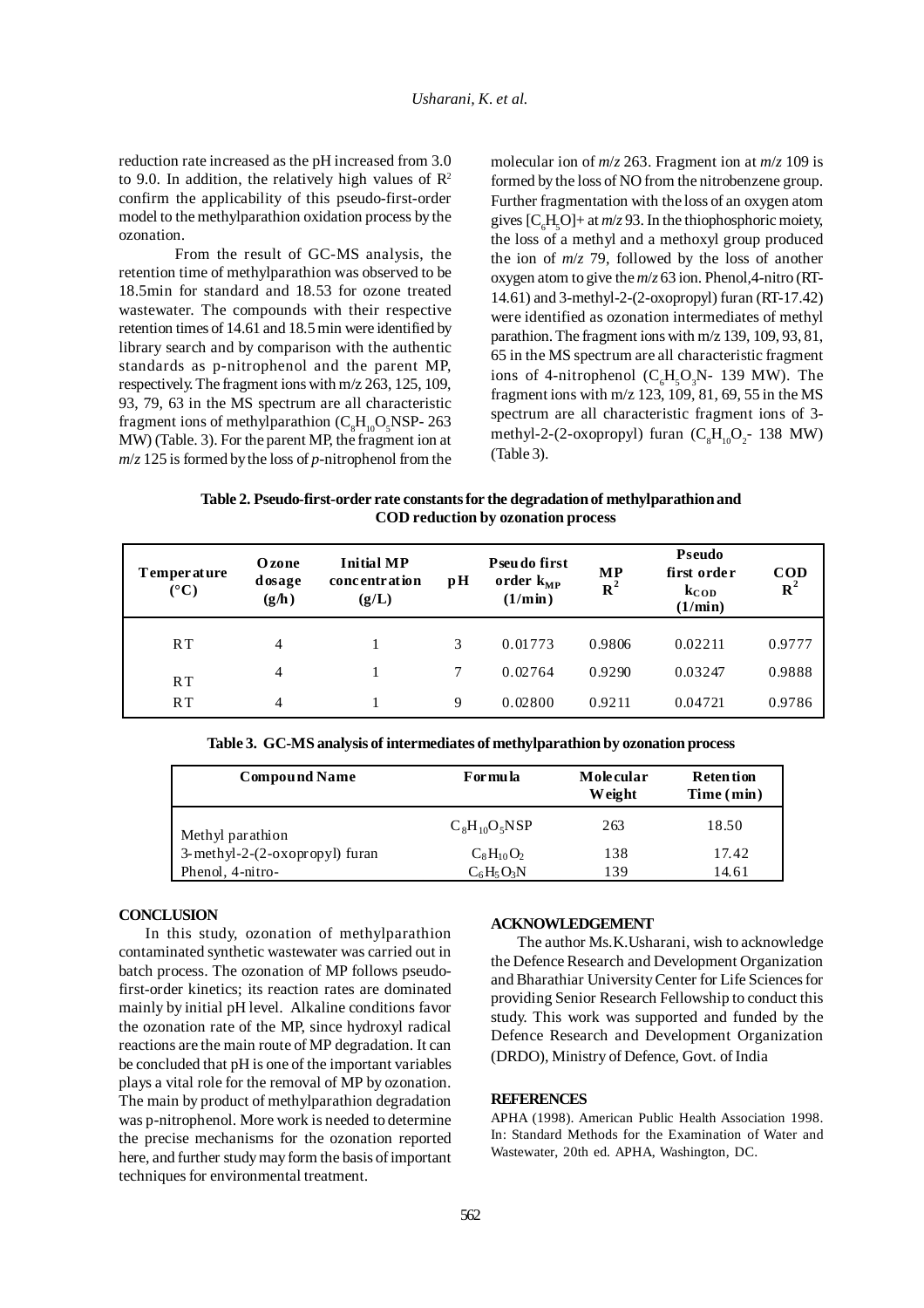Assalin, M. R., Rosa, M. A. and Duran, N. (2004). Remediation of Kraft effluent by ozonation: effect of applied ozone concentration and initial pH. Ozone Sci. Eng., **26**, 317–322.

Bai, Y. H., Zhou, L. and Wang, J. (2006). Organophosphorus pesticides residues in market foods in Shaanxi Area, China. Food Chemistry, **98**, 240-242.

Beltran, F. J., Encinar, J. M. and Alonso, M. A. (1998). Nitroaromatic hydrocarbon ozonation in water. 1. Single ozonation. Ind. Eng. Chem. Res., **37 (1)**, 25-31.

Beltran, F. J. (1999). Estimation of the relative importance of free radical oxidation and direct ozonation UV radiation rates of micropollutants in water. Ozone-Sci. Eng., **21**, 207– 228.

Beltran, F. J., Garcia-Araya, J. F. and Acede. B. (1994). Advanced oxidation of atrazine inwater - II. ozonation combined with ultraviolet radiation. Water Res., **28**, 2165– 2173.

Beltran, F. J., Rivas, F. J., Gimeno, O. and Carbajo, M. (2005). Photocatalytic enhanced oxidation of fluorene in water with ozone. Comparison with other chemical oxidation methods. Int & Eng Chem Res., **44**, 3419–3425.

Benitez, F. J. (2003). Ozone reaction kinetics for water and wastewater systems, 1st. Ed. Lewis Publishers, 124.

Benitez, F. J., Beltran-Heredia, J., Acero, J. L. and Rubio, F. J. (2000). Rate constants for the reactions of ozone with chlorophenols in aqueous solutions. J. Hazard. Mater., B, **79 (3)**, 271-285.

Chiron, S., Fernandez-Alba, A. R., Rodriguez, A. and Garcia-Calvo, E. (2000). Pesticide chemical oxidation: state of the art. Water Res., **34**, 366-377.

Chiron, S., Fernandez Alba, A. R. and Rodriguez, A. (1997). Pesticide chemical oxidation processes: an analytical approach. Trends in analytical Chemistry, **16 (9)**, 518- 527.

Chu, W. and Wong, C. C. (2003). A disappearance model for the prediction of trichlorophenol ozonation. Chemosphere, **51 (4)**, 289-294.

Chu, W. and Ching, M. H. (2003). Modeling the ozonation of 2,4-dichlorophenoxyacetic acid through a kinetic approach. Water Res., **3**, 39–46.

Council directive, (1998). 98/ 83/ EC of 3 November 1998 on the quality of water intended for human consumption, Official Journal of the European Communities, L 330/32.

Dalal, M., Dani, R. G. and Kumar, P. A. (2006). Current trends in the genetic engineering of vegetables crops. Scientia Horticulyuria, **107**, 215-225.

Hong, P. K. A. and Zeng, Y. (2002). Degradation of pentachlorophenol by ozonation and biodegradability of intermediates. Water Res., **36 (17)**, 4243-4254.

Huang, W. H., Fang, G. G. and Wang, C. C. (2005). A nanometer-ZnO catalyst to enhance the ozonation of 2,4,6-trichlorophenol in water. Colloids Surf. A, **260 (1)**, 45–51.

Kasprzyk-Hordern, B., Ziolek, M. and Nawrocki, J. (2003). Catalytic ozonation and methods of enhancing molecular ozone reactions in water treatment. Appl. Catal. B: Environ., **46 (4)**, 639-669.

Khan, B. A., Farid, A., Asi, M. R., Shah, H. and Badshah, A. K. (2009). Determination of residues of trichlorfon and dimethoate on guava using HPLC. Food Chemistry, **114**, 286-288.

Ku, Y. and Lin, H. S. (2002). Decomposition of phorate in aqueous solution by photolytic ozonation. Water Res., **36**, 4155–4159.

Ku, Y., Chang, J. L., Shen, Y. S. and Lin, S. Y. (1998). Decomposition of diazinon in aqueous solution by ozonation. Water Res., **32**, 1957–1963.

Laplanche, A., Martin, G. and Tronnard, E. (1984). Ozonation schemes of ogranophosphorus pesticides: application in drinking water treatment. Ozone-Sci. Eng., **6**, 207–219.

Meijers, R. T., Oderwald-Muller, E. J., Nuhn, P. A. N. M. and Kruithof J. C. (1995). Degradation of pesticides by ozonation and advanced oxidation. Ozone-Sci. Eng., **1**, 673– 686.

Poche, P. and Prados, M. (1995). Removal of pesticides by use of ozone or hydrogen peroxide/ozone. Ozone-Sci. Eng., **17**, 657–672.

Rivas, J., Beltran, F. J., Garcia-Araya, J. F. and Navarrete, V. (2001). Simazineremoval from water in a continuous bubble column by  $O_3$  and  $O_3/H_2O_2$ . J Environ Sci and Health B, **36,** 809–819.

Shen, G. X., Ke, F. Y. and Zhang, J. Q. (2002). Investigation and evaluation of the contents of pollutants in greenhouse vegetables in Shanghai. Shanghai Environmental Sciences, **21**, 475-477.

UNEP/FAO/RC/CRC (2005). Report and proposed decision of Italy made to the Europe Commission under 91/ 414/EEC, Vol.1.March 2001.1928/ BBA/ECCO/01. http:// www.pic.int/incs/crc1/s19add4.

Von Gunten, U. (2007). The basics of oxidants in water treatment. Part B: Ozone reactions. Water Sci. Technol. **55 (12)**, 25–29.

Wu, J., Luan, T., Lan, C., Lo, T. W. H. and Chan, G. Y. S. (2007). Removal of residual pesticides on vegetable using ozonated water. Food Control, **18**, 466–472.

Wu, J., Rudya, K. and Sparka, J. (2000). Oxidation of aqueous phenol by ozone and peroxidase. Adv. Environ. Res., **4 (4)**, 339-346.